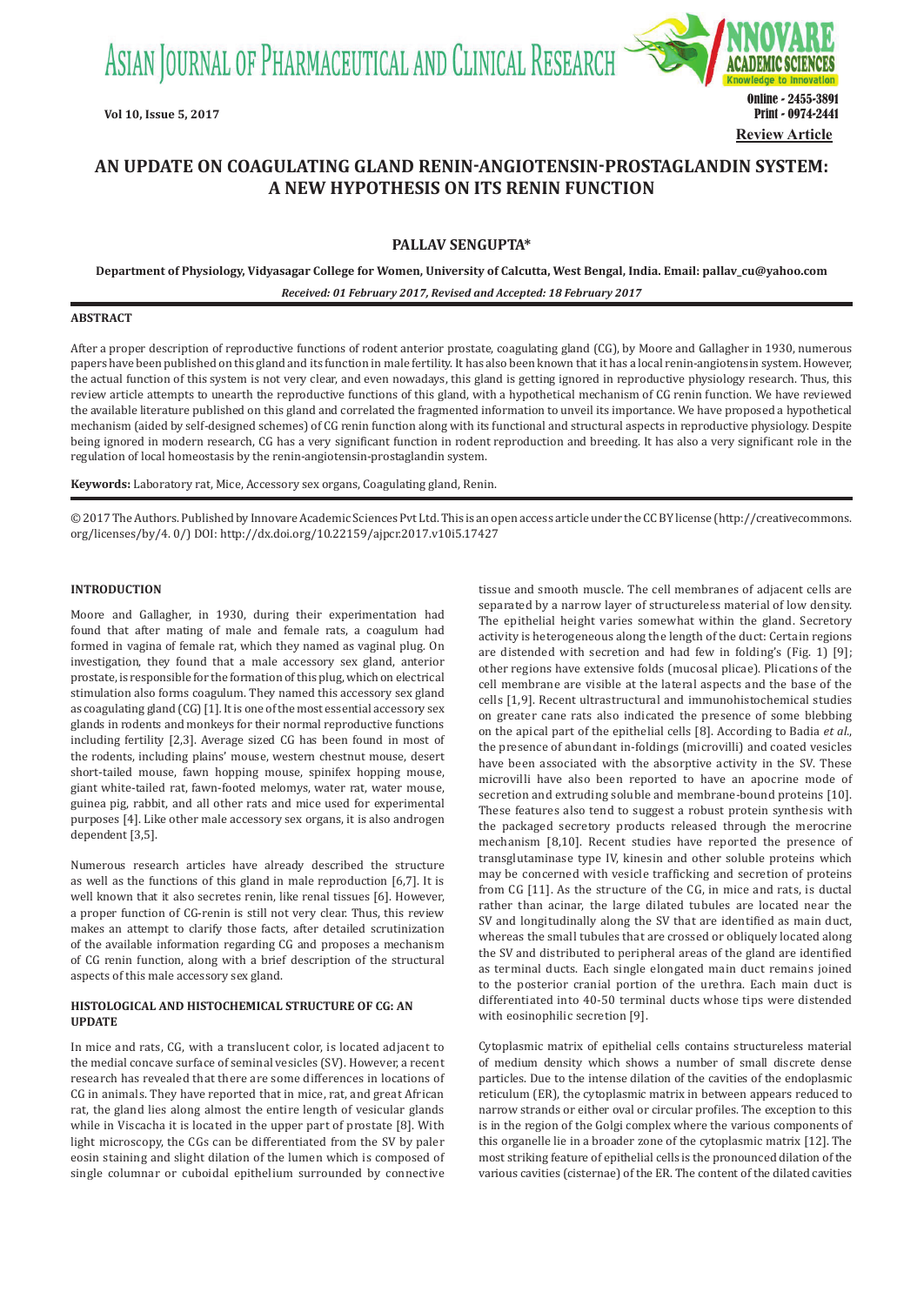

**Fig. 1: Schematic diagram of coagulating gland epithelium (left) and androgen mediated activation of secretory pathways (right), BM: Basement membrane, M: Mitochondria, V: Vesicle, rER: Rough endoplasmic reticulum, L: Lysosome, TJ: Tight junctions**

is homogeneous and less dense than the cytoplasmic matrix and it does not appear to come into contact with the cell membrane at any point of its extension.

It is well known that this gland expresses androgen receptors (AR) in cytoplasmic matrix and nucleus [13]. As we know from the previous reports, only distribution of estrogen receptors (ER) varies in cell types and species, but ARs are commonly found in epithelial cells and stromal cells in reproductive organs [13]. Adebayo *et al*. (2015), with immunohistochemical studies, showed immune expression of ER-α and ER-β on the surface of epithelial cells of CG. They have showed an extensive expression of ER-α in the nucleus and in the apical bleb or cytoplasm of the secretory epithelium in rat CG. They have indicated that this kind of immunoexpression is not common in all rodents [8]. As reported by Prins and Korach [14], ER-α is basically localized in stroma in the prostate gland of rodents. The location of ER-β is basically in the matrix of epithelial cells and is comparable in all rodents, but their expression varies over time and with disease. Functional significance of these ERs on CG epithelium is not very clear but it has been mentioned that estrogens help in the proliferation of epithelium [8,14]. Therefore, it can be suggested that this gland is functionally androgen dependent, but may be their development is estrogen dependent. Overexpression of ER- $\alpha$  has been reported to cause prostatic carcinogenesis [15]. It has also been reported that estradiol to testosterone ratio is also very important for normal growth and development of reproductive organs. This ratio is found to be elevated in prostatic cancer in serial studies [15].

### **POSTNATAL DEVELOPMENT OF CG: ROLE OF SEX STEROIDS**

In mice and also in some other rodents, the prostatic gland is formed of separate lobes: The dorsolateral lobes, the ventral lobes, and the anterior lobes or CG; all of which have a common embryologic origin [9,12]. The gland is dependent on androgens for the development and maintenance of its normal histological and cytological characteristics [13]. In other words, castration or the administration of estrogens, produces

profound changes in the histological and histochemical picture of the mouse prostate [9].

Price (1936) showed the developmental changes of CG structure up to the fifth day of life, but he has not studied the changes at greater ages. He did not find any of renin-positive epithelial cells up to the fifth day of age rats and mice [16]. However, Moore *et al*. (1930) who have worked on developmental changes in mature rats, reported that renin-positive cells and lysosomal granules disappear within three days of castration. This discrepancy is surprising, since, by 40 days, the CG epithelial cells had the characteristic basal vacuolation and mid-cell position of the nucleus, which is regarded by Moore *et al.* as being a characteristic of maturity [17]. Ortiz *et al*. with a photomicrograph of CG containing large intraluminal masses in the lateral prostate of a 10-day-old guinea pig claimed such masses being the evidence of secretion although they contained distinct cellular elements [18]. In the CG, edema is seen much less frequently, and although it is a possible cause of cell death, other etiological factors must be considered [18]. Since the process of canalization of the acini of the gland occurs shortly before cell deaths are observed (between the  $10<sup>th</sup>$  and  $17<sup>th</sup>$  days in these investigations), the presence of masses of cells in acini might be explained on this basis, especially since the usual theory of the formation of Lumina in solid rods of cells involves the death of cells in the centre of the rod, the peripheral cells surviving [18].

Therefore, it can be concluded that degenerative changes in the CG are not connected with the process of lumen formation. Since the changes occur during the prepubertal and pubertal periods, they must be associated with the structural and functional maturation of the gland. Cell deaths occurring at this time fall into the category of "histiogenetic degenerations" [12], and they may be caused either by a failure or by a change of the differentiating impulse. In the prepubertal male, androgen is the main stimulus to differentiation of the accessory reproductive organs, and failure in its production obviously does not occur at this age. Androgens are not the only substances capable of influencing the development of the reproductive system; estrogens may act synergistically with androgens to produce full development of the accessory organs. In this cooperative function, as discussed earlier, androgens stimulate the epithelia and estrogens the connective tissue through ER- $\alpha$  [8]. It is well known that estrogens may cause waterretention in the reproductive organs, and this fact may account for the edema observed in the SV and to a lesser extent in the CG, which indicates the estrogen-dependent development of SV and CG [13,14]. In CG, cell deaths may be seen with no concomitant edema, and the following hypothesis is advanced to meet the observed facts. With the rapid increase in gonadal hormone production which occurs before and at puberty it is conceivable that temporary variations may arise in the proportions of androgens to estrogens, with the result that growth of epithelial and connective tissue elements does not occur part pass. Connective tissue overgrowth due to a preponderance of estrogen may therefore lead to a strangulation of the blood supply to epithelial cells with consequent cell death. The equilibrium between connective tissue and epithelium would only be established when androgen and estrogen production became stabilized at the time of sexual maturity (Table 1) [15].

### **COAGULATING GLAND AND ANIMAL REPRODUCTION**

It is well known that in certain animals, particularly rodents, a firm coagulated mass forms in the vagina after copulation. It was called a vaginal plug or copulation plug by Moore and Gallagher (1930) who first described the anterior lobes of the prostate as the source of the coagulating enzyme and called these "coagulating glands" [1]. This anterior portion differs physiologically and histologically from the middle and posterior lobes. Scott and Dzunc (1959) during their experiment with rats first noticed that CG is a major obstacle to electro-ejaculation since the plug blocks the urethra and causes death from uremic poisoning. Then, they removed the SVs and the attached CGs and easily obtained samples of semen relatively free from the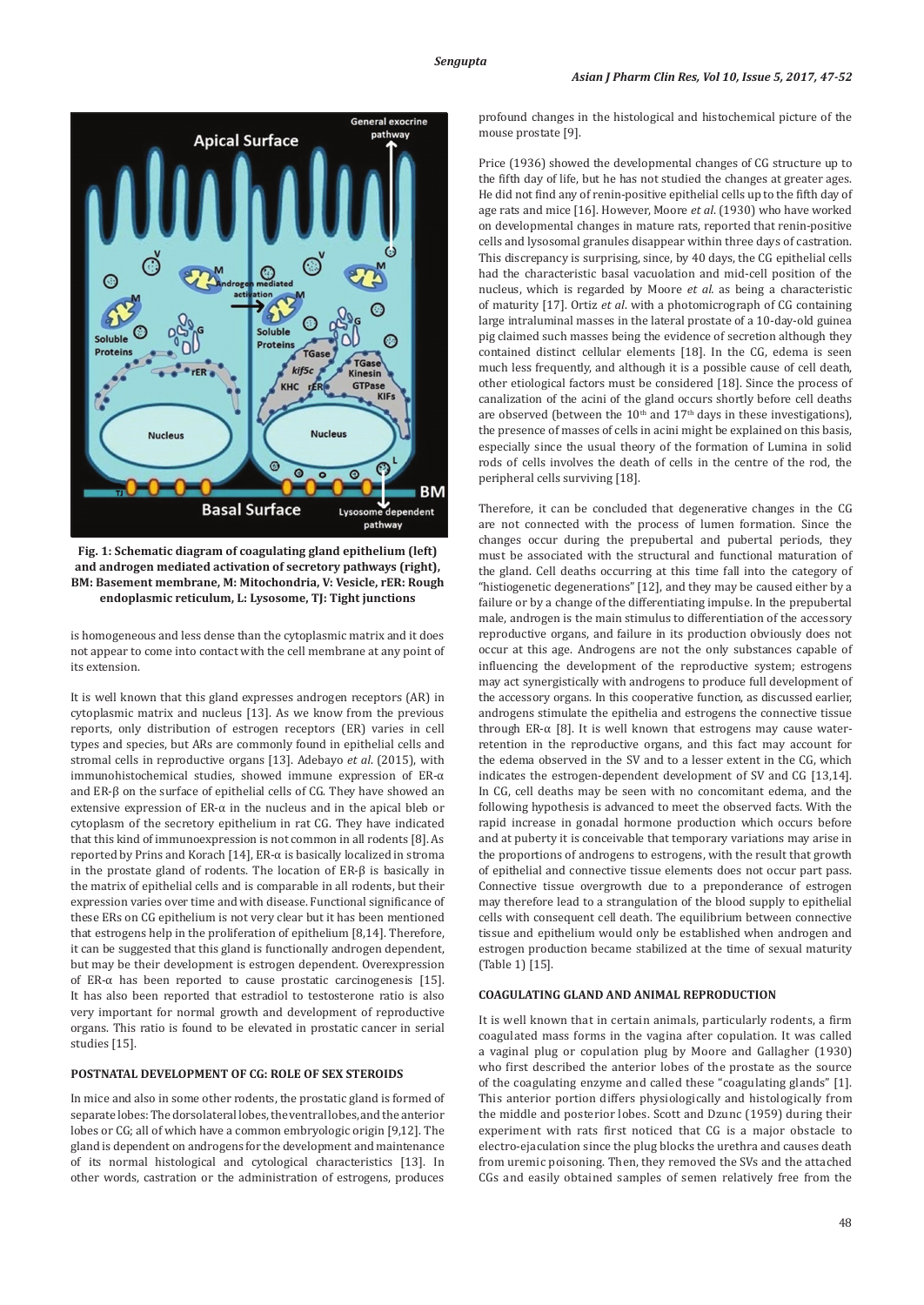#### *Sengupta*

# **Table 1: Postnatal changes in the histology of coagulating gland in rat**

| Day                  | <b>Developmental changes</b>                                                                                                                                                                                                                                                                                                                                                                                                                                                                                                                                                                                                                                                                                                               |  |  |  |  |
|----------------------|--------------------------------------------------------------------------------------------------------------------------------------------------------------------------------------------------------------------------------------------------------------------------------------------------------------------------------------------------------------------------------------------------------------------------------------------------------------------------------------------------------------------------------------------------------------------------------------------------------------------------------------------------------------------------------------------------------------------------------------------|--|--|--|--|
| $\mathbf{1}$         | The anlage of the coagulating gland is present as a solid rod of cells ventrolateral to the mesonephric and paramesonephric ducts. It                                                                                                                                                                                                                                                                                                                                                                                                                                                                                                                                                                                                      |  |  |  |  |
|                      | penetrates the mesenchyme to only a short distance from the urogenital sinus. Its diameter averages 85 µ. In both organs mitoses are<br>numerous                                                                                                                                                                                                                                                                                                                                                                                                                                                                                                                                                                                           |  |  |  |  |
| 3                    | The anlage of the coagulating gland has penetrated further in a dorsolateral direction, and its free end has expanded somewhat. Its                                                                                                                                                                                                                                                                                                                                                                                                                                                                                                                                                                                                        |  |  |  |  |
| 5                    | average diameter has increased to $45 \mu$ . There are numerous mitoses in both organs<br>In the coagulating gland, dorsolateral extension has continued and the diameter has increased to 75 $\mu$ . A lumen is visible in that part                                                                                                                                                                                                                                                                                                                                                                                                                                                                                                      |  |  |  |  |
|                      | destined to become the duct of the gland. Mitoses are numerous                                                                                                                                                                                                                                                                                                                                                                                                                                                                                                                                                                                                                                                                             |  |  |  |  |
| $\overline{7}$<br>10 | The diameter remains approximately the same, and the process of canalization is extending towards the secretary part of the gland<br>This is a compound acinar structure, contained within the same serous and connective tissue sheath as the seminal vesicle. The acini are                                                                                                                                                                                                                                                                                                                                                                                                                                                              |  |  |  |  |
| 17                   | not yet canalized and average $38 \mu$ in diameter. Mitoses are frequent<br>About half the acini are now patent. Their diameters vary between 40 and 60 $\mu$ and they are usually lined by single layers of cells, whose<br>average height is 11 µ. There are many mitoses. Most acini contain a structureless substance, which is rather more eosinophilic than the                                                                                                                                                                                                                                                                                                                                                                      |  |  |  |  |
| 21                   | cytoplasm of the epithelial cells. A few acini contain collections of necrotic epithelial cells<br>About two-thirds of the acini are patent, and occasional convolutions of the lining epithelium may be seen. The cell height is rather<br>variable, averaging 15 μ. The acinar diameters vary between 40 and 60 μ. Most acini are lined by a single layer of cells; occasionally a                                                                                                                                                                                                                                                                                                                                                       |  |  |  |  |
|                      | second layer may be seen. The nuclei are vesicular and basal, with a markedly eosinophilic cytoplasm. Mitoses are frequent. About a<br>quarter of the acini contain debris consisting of aggregations of cells with deeply basophilic homogeneous nuclei and very eosinophilic<br>cytoplasm. Cells possessing similar characteristics may be seen in the walls of some acini, where they stand out prominently by<br>comparison with their neighbouring, less deeply stained cells                                                                                                                                                                                                                                                         |  |  |  |  |
| 28-30                | All the acini are patent. They average 90 $\mu$ in diameter, and the cell heights 14 $\mu$ . The cells differ little in appearance from those seen at<br>21 days. In addition to necrotic cells in the acinar walls and cellular debris in lumina, areas of epithelium may be seen to be shed into<br>acini. This is only an occasional finding, and even then, it is localized to only a part of an acinus. In such regions, the wall of the acinus<br>consists of the connective tissue and muscular sheath of the gland, together with the Membrana propria. Occasional epithelial cells may<br>remain adherent. Although less generalized, the appearances are similar to those produced by interruption of the arterial supply to the |  |  |  |  |
| 35-37                | gland<br>The findings resemble those at the previous age, although degenerative phenomena are not so frequently seen. The acini average 130 $\mu$ ,<br>in diameter, and the cell height averages $14 \mu$                                                                                                                                                                                                                                                                                                                                                                                                                                                                                                                                  |  |  |  |  |

- 41-44 The average diameter of the acini is the same as at the previous age, but the epithelium is rather lower, averaging 11 µ. Many of the cells show the basal vacuolation characteristic of maturity, and the nucleus lies in the mid-zone of the cell. Degenerative changes of all three types may be seen, but they are less widespread than at previous stages
- 48-55 This presents an appearance of maturity. A few acini contain masses of secretion, which are almost completely acellular

accessory fluids [19]. Afterward, in 1961, Birnbaum and Hall showed by using low voltage current, semen can be collected from rat CG. They have used 30 cycles/second and collected coagulum-free, small volume, seminal fluid free semen from rats. They also reported after the experiment, CGs regenerated readily, but they have not provided any data [20]. Several other studies have reported the importance of CG in rat breeding and formation of coagulum [21,22]. In the rat, coagulation is due to the action of enzyme "vesiculase" secreted by CG on a coagulable protein secreted by SV [21]. Similar reaction was also described between a coagulinogen secreted by the CG of male rat and a coagulating factor present in the uterine fluid of the female rat [22].

Following the classical studies, numerous studies have been carried out to demonstrate the functional significance of CG in animal reproduction. Several ablation studies [23] and endocrine disruptor exposure studies [3,24-29] have confirmed that this is an essential male accessory sex organ. In this review article, through our hypothesis, we have also tried to focus its role in spermatogenesis and expulsion of mature spermatozoa from the epididymis.

### **CG RENIN-ANGIOTENSIN-PROSTAGLANDIN SYSTEM: A HYPOTHESIS**

It is well documented that in systemic circulation, the aspartyl protease renin catalyzes the cleavage of the polypeptide precursor or angiotensinogen to form the decapeptide angiotensin I, which is subsequently hydrolyzed by a tissue-protease (angiotensin I converting enzyme, ACE) to form the peptide hormone angiotensin II that functions to increase blood pressure and blood volume [6].

Although the primary source of circulating renin is the juxtaglomerular cells of the kidney [6], renin mRNA and protein have also been detected in several extra-renal tissues [30]. A subset of the extra-renal sites includes the submandibular glands and reproductive organs of males

and females. In females, prorenin (the biosynthetic precursor of renin) is reported to be secreted by the ovary and placenta [12]. In males, all the components of the renin-angiotensin system (RAS) have been detected in the testis, epididymis, SV and CG. Furthermore, in males, angiotensin II has been found to bind to specific receptors in the epididymis and stimulate the expulsion of spermatozoa [12].

### **Expression of renin in CG**

The function of renin from the CG in rats and mice is not very clear. However, it has been emphasized that the CG renin is significant because large amounts of both renin mRNA and protein can be detected in this organ [12]. Immunoreactive deposits of renin are localized in many granules of epithelial cells of the CG, as well as in the surface membrane and luminal extracts. Immunohistochemically, renin-positive cells are observed in the epithelial lining of the CGs of C57BL/6 mice. The immunoreactivities displayed a dot-like shape of varying diameter in the lateral and basal regions of epithelial cells. However, in light microscopic examination, immunoreactivities of renin are detected in the apical portion of epithelial cells and in some luminal products as well as in the basolateral granules [21].

Production of murine renin is basically controlled by two types of genes, *Ren-1* and *Ren-2*. Although Ren-1 and Ren-2 were found to be co-expressed in kidney of mice in two renin loci, Ren-1 gene is known to be related to renal expression of renin, while Ren-2 is concerned with renin expression in submandibular tissues. It has also been detected that in inbred mice (having only *Ren-1* gene) that Ren-1 is concerned with expression of renin mRNA in male sex accessory gland tissue (SV, epididymis and CG) [12]. In an experiment, it has been shown that inbred strains of mice that harbor a different *Ren-1* allele *(Ren-1d)*  with *Ren-2* failed to produce detectable amounts of renin mRNA in sex accessory gland tissue, while expression of *Ren-1c* produced more renin. It may be due to the differences in the cis-acting DNA regulatory elements associated with the inbred renin genes [31]. Expression of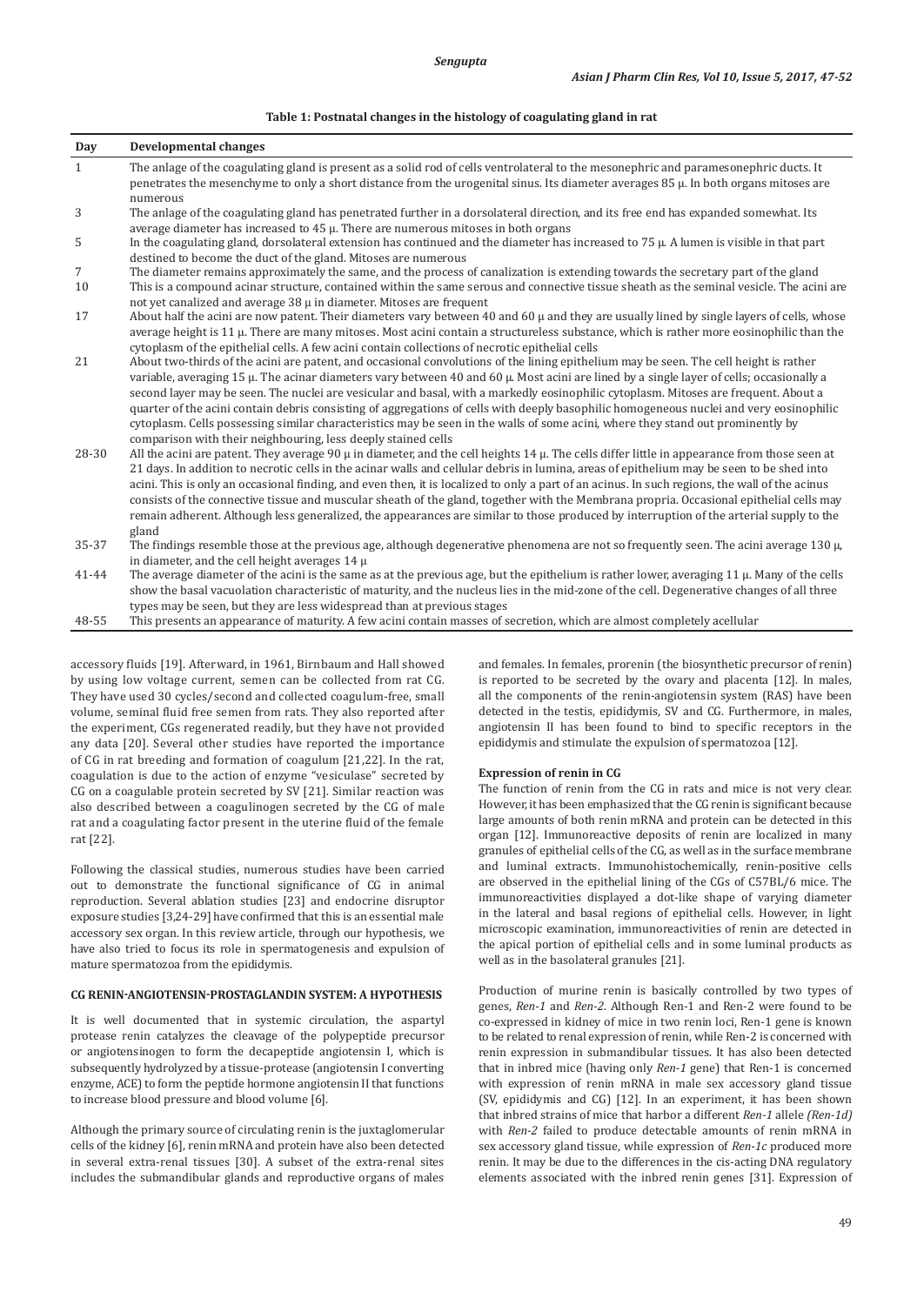renin in the sex accessory gland, therefore, differs from the expression of the mouse renin genes in the kidney, where all three renin genes *(Ren-1c, Ren-1d,* and *Ren-2)* are expressed at equal levels (Table 2). It has also been known that CG is the origin of the *Ren-C* mRNA to produce more renin [12,31].

### **Exocrine function of renin in CG**

In immunoelectron microscopic observation, two types of secretory pathways of renin are proposed. The first type is general exocrine pathway, in which renin protein is targeted with other materials into apical exocrine granules. The other type is lysosome-dependent pathway, in which renin is targeted to lysosomal granules (Fig. 1). Renin proteins produced by CGs are stored in electron-dense granules, which include crystalline structures located in the basolateral region [12]. Esposito *et al*. (2001) have reported that rat CG is androgen dependent and concerned with the secretion of several soluble proteins. They have reported the presence of type IV TGase, kinesin superfamily proteins (kinesin, *kif5c*) and proteins with GTPase activity. They have also suggested that maybe these proteins are concerned with protein processing, vesicle trafficking and other secretory mechanisms [11]. Although the secretory pathway is not very clear, it can be assumed that these CG proteins play a key role in the above-mentioned pathways [11].

Because renin is secreted first toward the seminiferous lumen, the secretory style of CG renin is classified as an exocrine function, while that in the kidney is an endocrine or paracrine function secreted toward the intercellular spaces, blood or lymphatic circulation. The granular convoluted tubule cells of the mouse submandibular glands also produce renin, as well as epidermal growth factor, nerve growth factor, kallikrein, proteinase-A and tonin [12]. In particular, because it has been reported that renal/pancreatic kallikrein of the submandibular gland is secreted from both the basolateral and apical surfaces [31], the possibility of bipolar secretory pathways for CG renin cannot be ignored. CG renin released by an exocrine mechanism performs certain functions for the male urogenital or the female genital organ. Renin protein, but not detectable mRNA, is observed in the epithelial cell lines of the uterus at the  $1<sup>st</sup>$  day after mating, suggesting that CG renin is transferred into the female uterus by this process [22]. In addition, the signal for angiotensinogen mRNA is detected in the epithelial cells of the uterus by hybridohistochemistry after mating. The function of angiotensin II cleaved from angiotensinogen is the production of prostaglandin in several organs as well as the control of blood pressure and the water-mineral balance [12]. Moreover, prostaglandin has been shown to stimulate steroidogenesis in the adrenal gland [32], and renin release in association with β-adrenergic receptors [12]. It is possible that CG renin also plays a role in the production of the angiotensin series, and functions in association with prostaglandin. These findings suggest that the renin-angiotensin-prostaglandin system is dependent on male sexual maturation and affects certain aspects of female reproduction as well, working in local feedback and local enhancing mechanisms [12].

### **Correlation of renin expression in CG and testosterone**

It is known that the renin found in Leydig cells of testis and the ACE (of male reproductive tract), part of RAS, are dependent on pituitary hormones. In the uterus of mice and rats, the renin concentrations vary with the ovarian cycle, peaking during estrous and reaching the lowest level during the proestrous phase. In the oviduct of rabbit, estradiol administration causes a marked increase in renin release [12,33].

It has also been reported that testosterone influences renin synthesis in the submandibular gland, the anterior pituitary gland and other extrarenal tissues (including SV and CG), although intrarenal renin is not influenced by testosterone [12,33]. During the development, immunoreactivity for renin is not detected in the CGs of animals younger than 5 weeks old. At 6 weeks after birth, a few renincontaining cells (RC) cells express in epithelial linings. At 7-8 weeks after birth, almost all cells in the terminal ducts of CG express weak

**Table 2: Comparative aspect of renin gene expression in rats, mice, and human**

| <b>Organ</b>        | Ren 1c | Ren 1d | Ren 2 | Rat                      | Human          |
|---------------------|--------|--------|-------|--------------------------|----------------|
| Submandibular gland | А      |        | A     | -                        | ND             |
| Kidney              | A, F   | A, F   | A, F  | A, F                     | A, F           |
| Adrenal gland       | F      | A, F   | A, F  | А                        | А              |
| Coagulating gland   | А      |        |       | $\overline{\phantom{0}}$ | ND.            |
| <b>Testes</b>       | A, F   | A, F   | A, F  | A, F                     | N <sub>D</sub> |
| Ovary               | А      | А      | А     | А                        | ND.            |
| Subcutaneous        | F      | F      | F     | F                        | ND.            |
| Chorion             | ND     | ND     | ND.   | ND.                      | Positive       |

A: Adult, F: Fetus, ND: Not determined

renin immunoreaction. In adults, potent renin immunoreactions have been reported in several research articles. Developmental observations also provide evidence that RC cells in the CG of mice are physiologically expressed after birth, especially during the adolescent period when testosterone and dihydrotestosterone (DHT) levels remain high. It has also been reported that after castration, RC cells are not demonstrated in terminal ducts of the CG, whereas weak renin immunoreactivity is still observed in the main duct [12]. After testosterone administration to castrated mice, large numbers of RC cells can be detected. It appears that the expression of CG renin is mainly regulated by the testis, especially by testosterone.

It has also been proposed that the expression of renin mRNA in CG is very similar to that in submandibular gland which is also androgensensitive. Both tissues, after testosterone administration, start transcription at similar series in upstream start sites. Tronik *et al*. reported the presence of a 500-bp transposable element residing at position - 80 of the mouse renin genes (not present in rat or human renin genes) and it is totally species-specific [34]. A comparative study of CG renin expression in C57BL/6 and Balb/C mice on testosterone exposure showed C57BL/6 mice express *Ren-1c* genes more than Balb/C [12]. These reports suggest, in the presence of testosterone, CG renin gene (*Ren-1c*) is expressed causing synthesis of *Ren-C* mRNA which produces preprorenin in rough ER (rER). This preprorenin is converted to prorenin by signal peptidase in Golgi apparatus, and then it is converted to active renin (by lysosomal cathepsin-B or kallikrein). It has been reported by Kon *et al*. that immunoelectron microscopical observation showed renin-positive granules both in Golgi apparatus and in lysomes [12].

### **CG RAS: A hypothesis**

The overall function of renin secreted from CG (anterior prostate) is not very clear. However, the findings of numerous studies have showed a positive-feedback of renin-angiotensin-prostaglandin that regulates blood pressure, electrolyte balance and related local homeostasis of CG. In addition, an acute reduction in renal perfusion pressure increases release of prostaglandins [12]. Prostaglandin also reported to increase steroidogenesis in adrenal gland [32].

It has been reported that the main regulator of RAS, angiotensin-II stimulates prostaglandin synthesis as well as local blood flow and blood pressure [6]. On the other hand, arachidonic acid, precursor of prostaglandin stimulates CG renin secretion [12,33].

Hence, from these reports if we correlate the renin-angiotensinprostaglandin system, it can be predicted that during an acute reduction in perfusion pressure, more renin and angiotensin-II are secreted, which causes increased prostaglandin secretion. Prostaglandin, again, stimulates adrenal steroidogenesis to secrete more testosterone. Testosterone and DHT, in turn, increases CG renin expression which causes expulsion of mature spermatozoa from epididymis. This positive feedback regulates local perfusion pressure which is important for hormonal functioning, as well as it helps in production and release of mature spermatozoa to maintain normal reproductive functions (Fig. 2).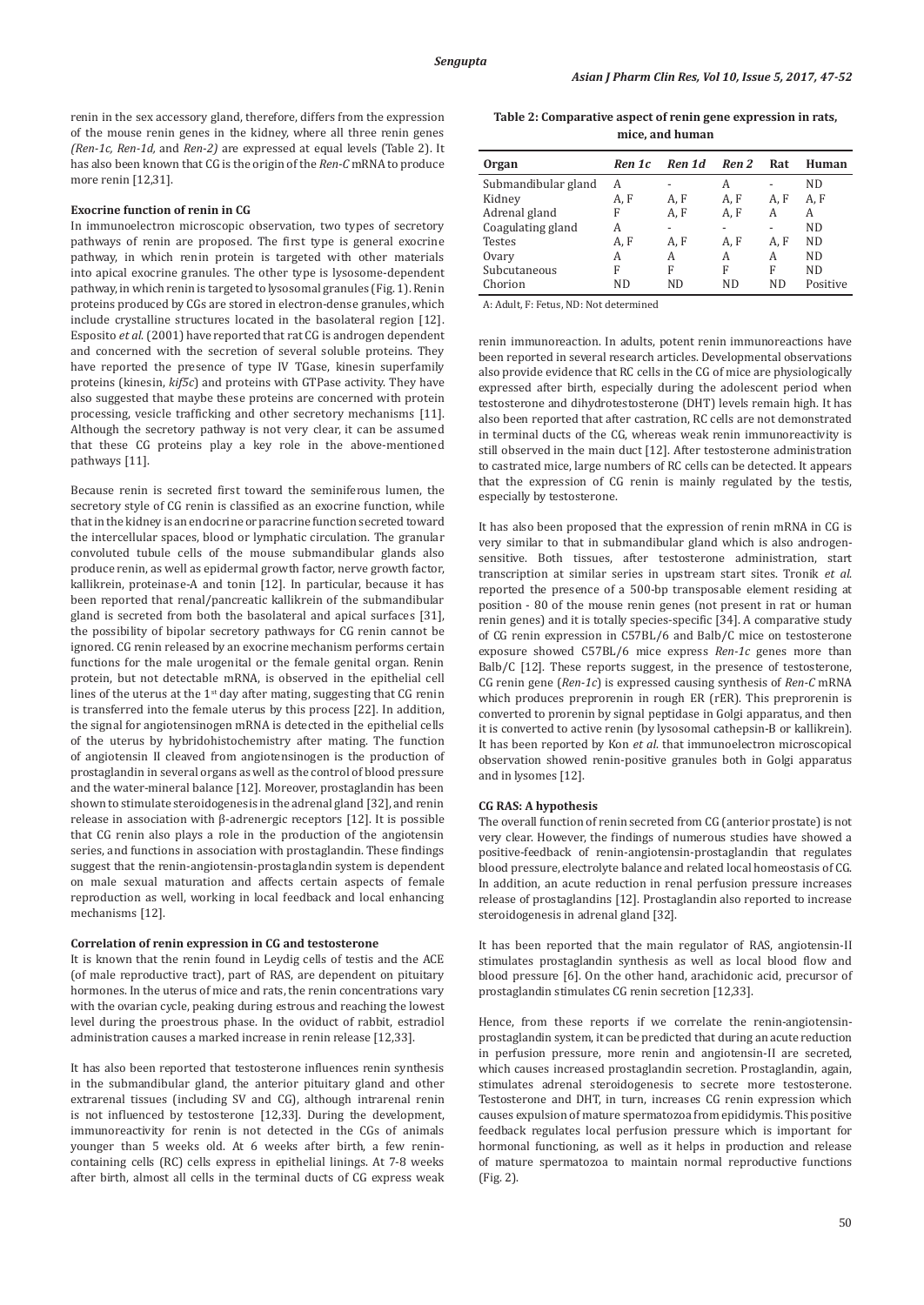

**Fig. 2: Schematic diagram of coagulating gland renin function through renin-angiotensin-prostaglandin system, AR: Androgen receptor, DHT: Dihydrotestosterone, ARE: Androgen responsive element**

### **CONCLUSION**

The present review attempts to concisely update and synchronize the available information regarding the structure-function correlation of CG with special reference to its significance in animal reproduction. In this review, we have proposed a hypothesis of CG renin-angiotensinprostaglandin system and its role in the maintenance of local homeostasis and regulation of male reproductive functions.

### **REFERENCES**

- 1. Moore CR, Gallagher RF. Seminal-vesicle and prostrate function as a testis-hormone indicator; The electric ejaculation test. Am J Anat 1930;45(1):39.
- 2. Sengupta P. The laboratory rat: Relating its age with human's. Int J Prev Med 2013;4(6):624-30.
- 3. Chandra AK, Sengupta P, Goswami H, Sarkar M. Excessive dietary calcium in the disruption of structural and functional status of adult male reproductive system in rat with possible mechanism. Mol Cell Biochem 2012;364(1-2):181-91.
- 4. Dutta S, Sengupta P. Men and mice: Relating their ages. Life Sci 2016;152:244-8.
- 5. Bhattarai T, Datta S, Chaudhuri P, Bhattacharya K, Sengupta P. Effect of progesterone supplementation on post-coital unilaterally ovariectomized superovulated mice in relation to implantation and pregnancy. Asian J Pharm Clin Res 2014;7(1):29-31.
- 6. Hackenthal E, Paul M, Ganten D, Taugner R. Morphology, physiology, and molecular biology of renin secretion. Physiol Rev 1990;70(4):1067-116.
- 7. Sugimura Y, Cunha GR, Donjacour AA. Morphogenesis of ductal networks in the mouse prostate. Biol Reprod 1986;34(5):961-71.
- 8. Adebayo OA, Akinloye AK, Ihunwo AO, Oke BO. The coagulating gland in the male greater cane rat (*Thryonomys swinderianus*): Morphological and immunohistochemical features. Folia Morphol (Warsz) 2015;74(1):25-32.
- 9. Brandes D, Portela A. The fine structure of the epithelial cells of the mouse prostate. I. Coagulating gland epithelium. J Biophys Biochem Cytol 1960;7:505-10.
- 10. Badia E, Briz MD, Pinart E, Sancho S, Garcia N, Bassols J, *et al.* Structural and ultrastructural features of boar bulbourethral glands. Tissue Cell 2006;38(1):7-18.
- 11. Esposito C, Mariniello L, Cozzolino A, Amoresano A, Orrù S, Porta R.

Rat coagulating gland secretion contains a kinesin heavy chain-like protein acting as a Type IV transglutaminase substrate. Biochemistry  $2001;40(16):4966-71.$ 

- 12. Kon Y, Endoh D. Expression of renin in coagulating glands. Histol Histopathol 1996;11(1):257-66.
- 13. Yamashita S. Localization of estrogen and androgen receptors in male reproductive tissues of mice and rats. Anat Rec A Discov Mol Cell Evol Biol 2004;279(2):768-78.
- 14. Prins GS, Korach KS. The role of estrogens and estrogen receptors in normal prostate growth and disease. Steroids 2008;73(3):233-44.
- 15. Ricke WA, McPherson SJ, Bianco JJ, Cunha GR, Wang Y, Risbridger GP. Prostatic hormonal carcinogenesis is mediated by *in situ* estrogen production and estrogen receptor alpha signaling. FASEB J 2008;22(5):1512-20.
- 16. Price D. Normal development of the prostate and seminal vesicles of the rat, with a study of experimental postnatal modifications. Am J Anat 1936;60(1):75-126.
- 17. Moore CR, Price D, Gallagher TF. Rat-prostate cytology as a testis hormone indicator, and the prevention of castration changes by testisextract injections. Am J Anat 1930;45(1):71-107.
- 18. Ortiz E, Price D, Williams-Ashman HG, Banks J. The influence of androgen on the male accessory reproductive system of the guinea pig: Studies on growth, histological structure and fructose and citric acid secretion. Endocrinology 1956;59(4):479-92.
- 19. Scott JV, Dzunc PJ. Evaluation of the electroejaculation techniques and the spermatozoa thus obtained from rats, mice, and guinea pigs. Anat Rec 1959;133(4):655-64.
- 20. Birnbaum D, Hall T. An electroejaculation technique for rats. Anat Rec 1961;140:49-50.
- 21. Mann T. Secretory function of the prostate, seminal vesicle and other male accessory organs of reproduction. J Reprod Fertil 1974;37(1):179-88.
- 22. Joshi MS, Yaron A, Lindner HR. Intrauterine gelation of seminal plasma components in the rat after coitus. J Reprod Fertil 1972;30(1):27-37.
- 23. Cukierski MA, Sina JL, Prahalada S, Robertson RT. Effects of seminal vesicle and coagulating gland ablation on fertility in rats. Reprod Toxicol 1991;5(4):347-52.
- 24. Paris F, Weinbauer GF, Blüm V, Nieschlag E. The effect of androgens and antiandrogens on the immunohistochemical localization of the androgen receptor in accessory reproductive organs of male rats. J Steroid Biochem Mol Biol 1994;48(1):129-37.
- 25. Sengupta P. Recent trends in male reproductive health problems. Asian J Pharm Clin Res 2014;7(2):1-5.